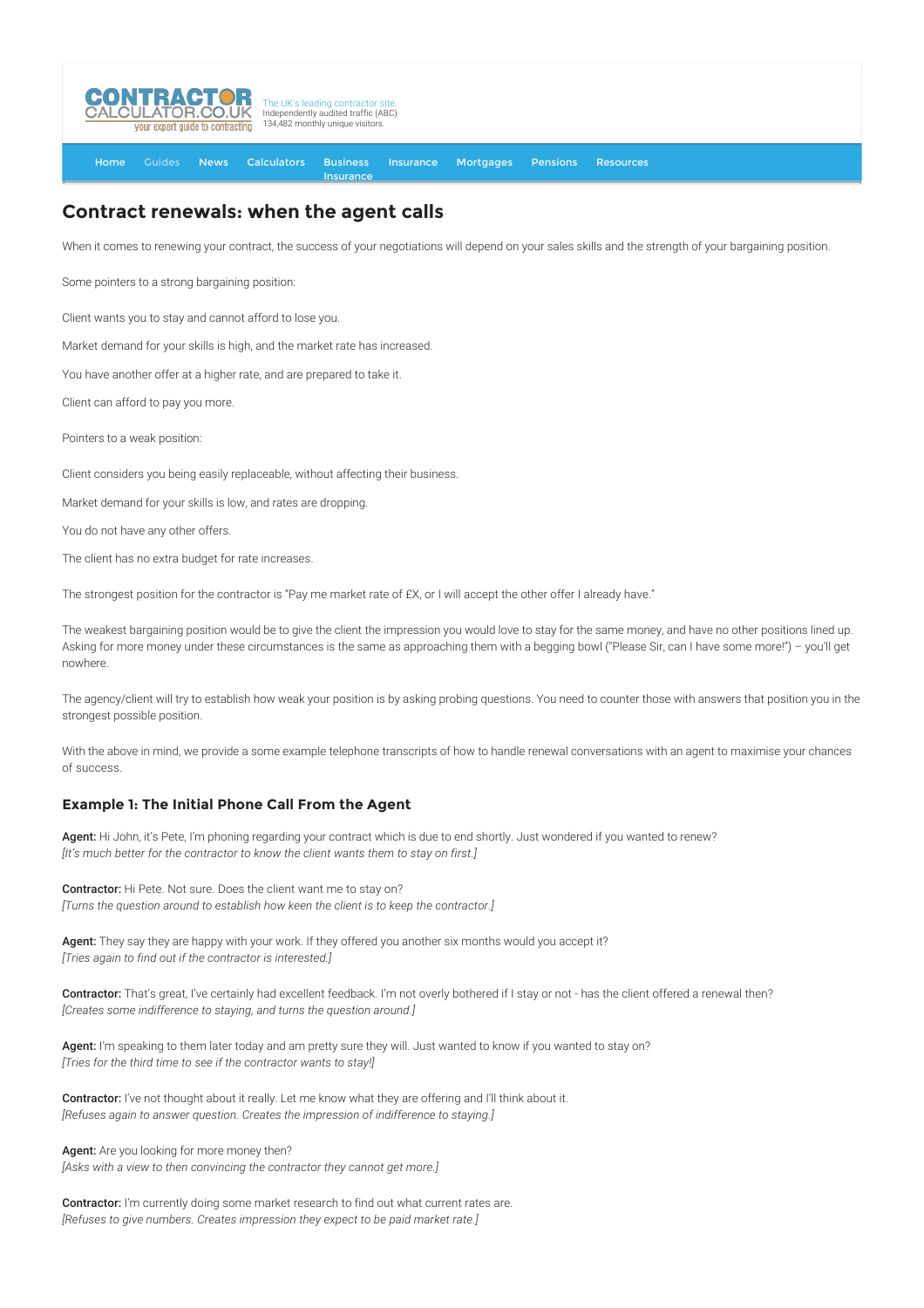Agent: You're being paid well at the moment and I think you will find it very hard to get more money elsewhere. *[Tries to weaken the contractors position, so they will just renew nice and quickly.]*

Contractor: That's surprising you say that, because my initial research indicates the market demand is very high for my skills and rates have increased. *[Pays lip service to agents 'advice' and conveys expectation of an increased market rate.]*

Agent: Really, what do you think you should be on then?

*[Tries to establish a baseline figure from which then can then push down at a later date.]*

Contractor: I've not come to that conclusion yet, I'm still researching the market. *[Just ignores the attempt to define a baseline figure at this stage. Better wait until position is stronger before talking numbers.]*

Agent: Have you got any other offers yet, or interviews lined up? *[The agent is trying to establish strength of contractors bargaining position, and also trying to generate leads for himself]*

Contractor: Things are progressing nicely. Shall we chat this afternoon when you know if they client wants me to stay or not? *[Contractor keeps things vague, giving away no details, but creates the impression there are better alternatives in the market. Then changes the subject to close the conversation with a view to waiting for the real offer from the client.]*

Agent: Sure. I'll call you at 3pm.

*[Agent is aware the contractor is not going to give anything away at this stage until they know the client wants to renew.]*

And later in the day…

Agent: I've spoken to the client and the good news is they are offering another six months, but there are no rate rises at this stage. *[No surprises here. There is little financial motivation for the agent to force though a rise on your behalf and it makes them look better to the client if they can keep you at the same price.]*

Contractor: Okay, let me think about it. I need to consider my options and then get back to you. I'll call you in a few days. *[Contractor doesn't commit at all.]*

Agent: Okay. But the client will need to know soon if you are staying, otherwise we will have to advertise for a replacement. *[Some minor scare tactics from the agent to make you think that you risk losing the position if you do not commit early, with a view to closing the business as soon as possible.]*

Contractor: No problem. That makes sense. Chat to you later in the week. Bye. *[Refuses to get concerned and creates an air of indifference.]*

## **Example 2: The Subsequent Phone Call From The Agent**

Later in the week the agent tries to close the business, and calls you to try and convince you to renew…

Agent: Hi John, It's Pete. Just wanted to catch up with you and see if you are ready to accept the renew offer? *[Trying a very basic sales close]*

Contractor: Hi Pete. Not at this stage. I've done quite a bit of market research and it looks like I could earn much more elsewhere. *[Contractor explains intent to negotiate for more money.]*

Agent: How much?

*[Agent is after a baseline number to work with – from which they will then try to bat the contractor down on.]*

Contractor: I've been chatting to other agents for positions for £X per hour. *[Contractor puts cards on table.]*

Agent: That surprises me. Have you got any interviews or offers lined up yet? *[Agent tries to establish strength of contractors bargaining position.]*

Contractor: No offers just yet, but looks like I'll have some interviews lined up first thing next week. I cannot see it being difficult to get an offer at that rate though – the market is on fire! *[Contractor creates a nice strong position of 'they need to pay more or I will go elsewhere.' This is the last thing the client or the agent wants.]*

Agent: Oh really, who with? *[Trying to generate some leads for themselves.]*

Contractor: The usual places: Banking, telecommunications etc. Are you 100% sure the Client is not prepared to pay more? *[Ignores attempt at lead generation, and pushes conversation back to negotiation.]*

Agent: Well, that's what they told me. Maybe we can get some more, but probably not as much as you are being offered elsewhere.